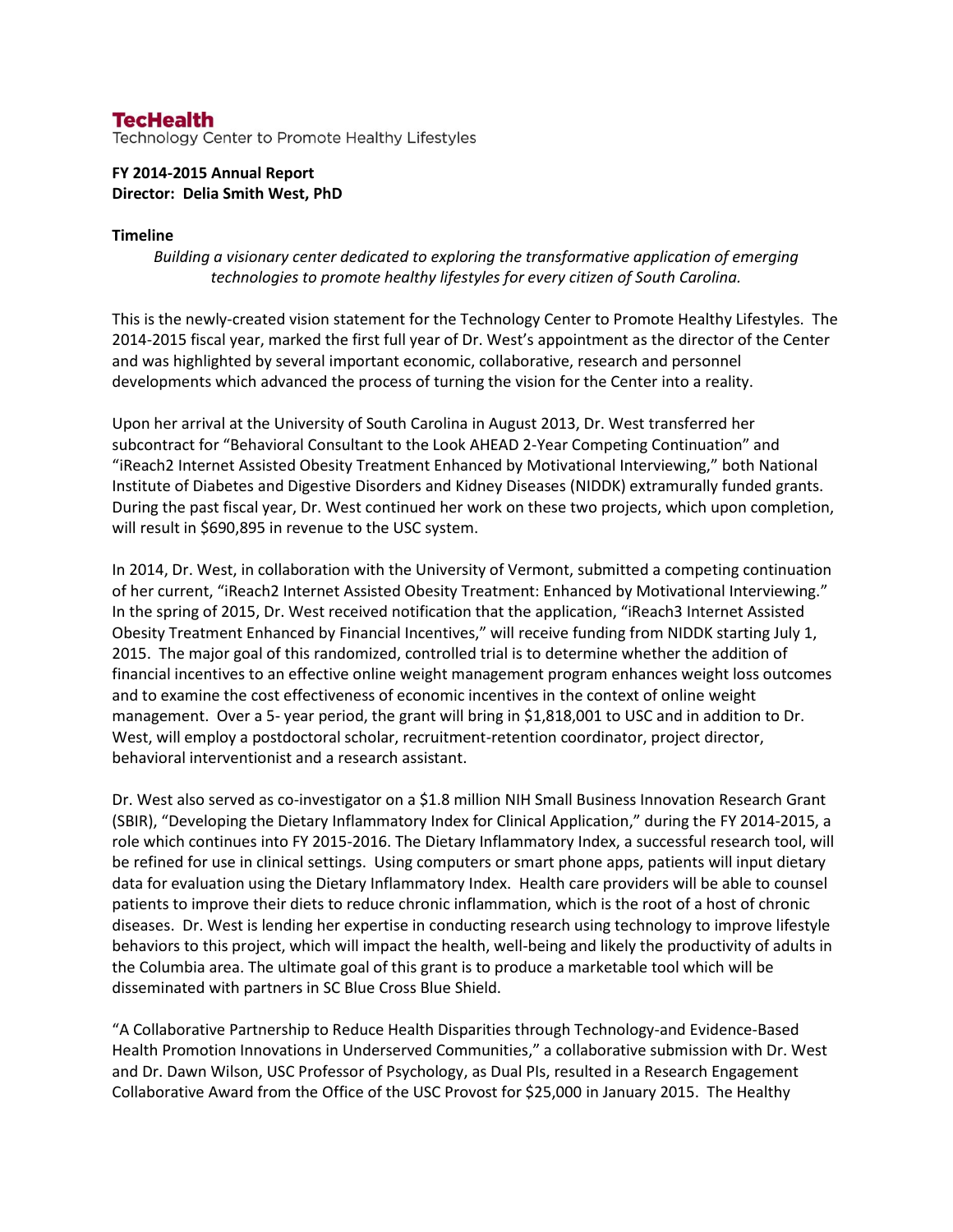Communities Collaborative will engage underserved and hard-to-reach minority communities in South Carolina with effective, evidence-based obesity interventions combining the use of innovative technologies for health promotion with community-based participatory strategies that ensure programmatic relevance and feasibility. The use of intergenerational technology will be explored with the goal of promoting healthy lifestyle behaviors through technology and social connections.

The award of this seed money allows Dr. West and Dr. Wilson to submit a full proposal to the Office of the USC Provost for an Implementation Project Award to continue to work on solving this grand challenge, and to build a research and scholarship portfolio which contributes to the development of community infrastructure, adequately prepared students, as well as an engaged workforce, who will contribute to efforts to address effectively the public health challenge of obesity treatment and prevention, using technology to leverage empirically-supported approaches to promoting health lifestyles. Dr. West and her collaborators anticipate submission of a full-scale Implementation Project for intramural funding (up to \$300,000 per year for up to 5 years) in September, 2015, which will employ investigators, staff and students, as well as engage community members and developing scholars in training efforts.

During the year, Dr. West also collaborated with Dr. Stacy Fritz, program director of the ASPH Physical Therapy Program, on a grant submission to the American Heart Association, "Treating Individuals Post Stroke in a Dyad-Based, Technology-Assisted Weight Loss Program." The proposed study would engage overweight or obese individuals with a history of stroke along with their caregivers in a technologyassisted, behavioral, weight-management program tailored to their unique situation. The majority of stroke victims are overweight or obese and suffer from associated health conditions such as heart disease, high cholesterol and diabetes. Often plagued by mobility limitations, they are usually excluded from typical weight-reduction studies. By engaging the stroke survivor along with his or her caretaker, the study would utilize a built-in support system with the likely result of improved health for both individuals. The relevance of this study to the South Carolina cannot be overstated. In 2011, 15,042 people were treated for stroke in the state's hospitals and stroke is the third largest cause of death in the state, as well as substantial burden from stroke-related co-morbidities.

This application was not funded by American Heart Association in this cycle, but the Dr. West and Dr. Fritz anticipate revising and re-submitting this proposal to another funding source in the upcoming year.

Postdoctoral scholars Sandra Coulon, PhD, and Courtney Monroe, PhD, joined the staff of the Center in August 2014, each bringing educational and research experience that compliments the needs of the Center. Dr. Coulon applied for an NIH postdoctoral fellowship (F32) during FY 2014-2015 with Dr. West as her mentor and sponsor. She has been awarded the grant with funding to start July 1, 2015. The fellowship will fund 2 years of training and research for her study, "Weight Loss Outcomes Enhanced by Integrating Technology-Assisted Stress Management Techniques in Women with Metabolic Syndrome" and will provide funds to cover her salary and other expenses associated with her fellowship and research (\$110,032 total costs). The study combines a technology-assisted behavioral weight control program with a stress management element for women with high stress levels and metabolic syndrome. Dr. Coulon, a clinical psychologist with experience in health psychology, conducted a review of available stress management apps and submitted several publications in collaboration with Dr. West.

In May 2015, Dr. Monroe, a kinesiologist with interests in self-perceived and measured physical fitness, received a \$5,000 ASPIRE 1 grant for her upcoming study entitled, "The Use of Technology to Enhance Social Support for Weight Loss." The funding mechanism is the inaugural award of funds to support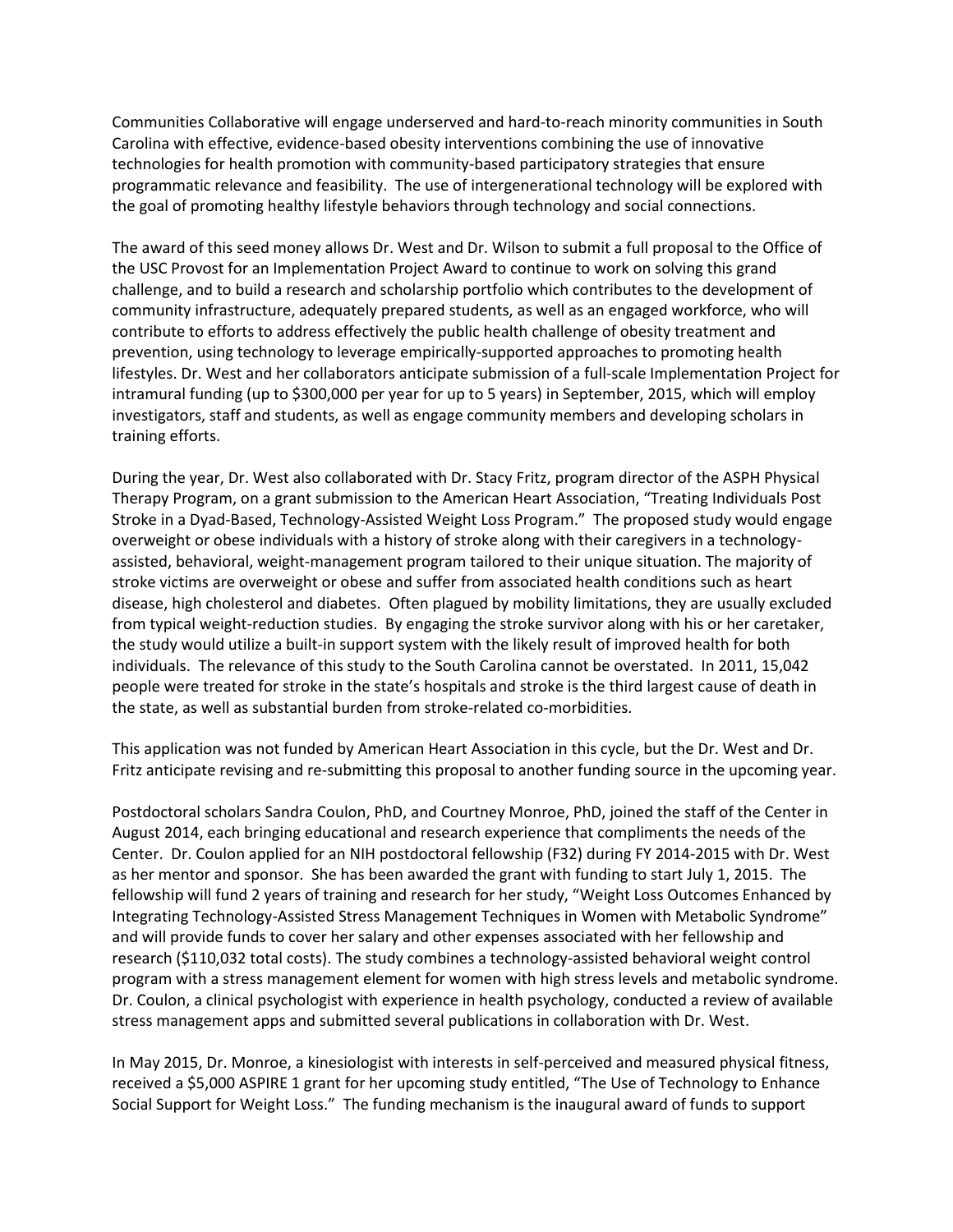postdoctoral fellows in their efforts to develop a research career and Dr. Monroe is supported on this award by Dr. West. This trial will harness the potential of combining existing social support with the power of technology by providing participants in a behavioral weight control program with fitness tracking technology devices for their established social networks and cultivating social support for effective weight management behaviors, a novel approach to improving the challenging task of initiating and maintaining weight loss among obese and overweight individuals. This research area is one which has high interest across several NIH institutes, as well as the CDC, and therefore the pilot data gathered as part of this ASPIRE award will provide the foundation upon which an extramural application will be built.

The fiscal year also saw the implementation and conclusion of two Center-funded pilot studies, Caregiver Healthy Lifestyle Assisted by Technology Study (CHAT) and HealthE U. From July through September 2014, CHAT researchers gathered data on the health status of caretakers of patients with Alzheimer's disease through extensive phone surveys. Using activity tracking technology to monitor their activity and sleep patterns, a selected group of the caretakers participated in a concurrent substudy of the pilot study. In addition to collecting these important data on a population that is often at high risk because of poor health behaviors, this project engaged three graduate students who learned about lifestyle research and technology to assess physical activity. Currently, planning is underway for publication and presentation opportunities to share the information gathered in the CHAT pilot study.

The transition from childhood to young adulthood is a critical period for establishing what will become lifelong health habits and therefore health promotion efforts among college students provide fertile ground for developing lifestyle behaviors that can produce a healthy and productive next generation of South Carolinians. The HealthE-U pilot study was focused on promoting healthy weight (and counteracting college-related weight gain) and physical activity among young adults using technology to support these efforts. The pilot delivered a Healthy Weight intervention and HPV vaccination awareness program (the control group for the Healthy Weight intervention) through the use of social media, fitness tracking devices, apps and wi-fi scales to College of Charleston undergraduates. The planning for the HealthE U pilot began in July 2014 with the resulting pilot study running from January through May 2015. A subset of the students will be contacted in FY2015-2016 for a long-term follow-up of the study. The pilot data from this study are currently being analyzed and written up for dissemination in peerreviewed journals, and a federal grant application submission is expected in the upcoming fiscal year to provide a more extensive evaluation of the interventions, as well as a more rigorous assessment of the sustained impact on the health and well-being of young adults from South Carolina.

The technological needs of the Center's upcoming research projects will be filled by a recent addition to the staff. After an extensive search, Michael Scribellito was hired for the position of Senior Software Applications Analyst and will begin work at the Center in mid-July 2015. A graduate of the University of South Carolina's College of Engineering and Computer Science, Mr. Scribellito's experience and abilities expand the capability of the Center to stay at the forefront of technical innovation in obesity research.

#### **Importance of Obesity Prevention and Treatment for the Economic Health of South Carolina**

The Center endeavors to impact the economic health and well-being of the state of South Carolina and her residents by directly and specifically focusing research, scholarship and grant funding activities on preventing and/or treating obesity . The savings in healthcare costs and increase in worker productivity created by reducing the obesity rate and encouraging a healthy lifestyle through exercise and diet are vital to the future of the state. In 2013, 31.7% of South Carolina adults were obese, the tenth highest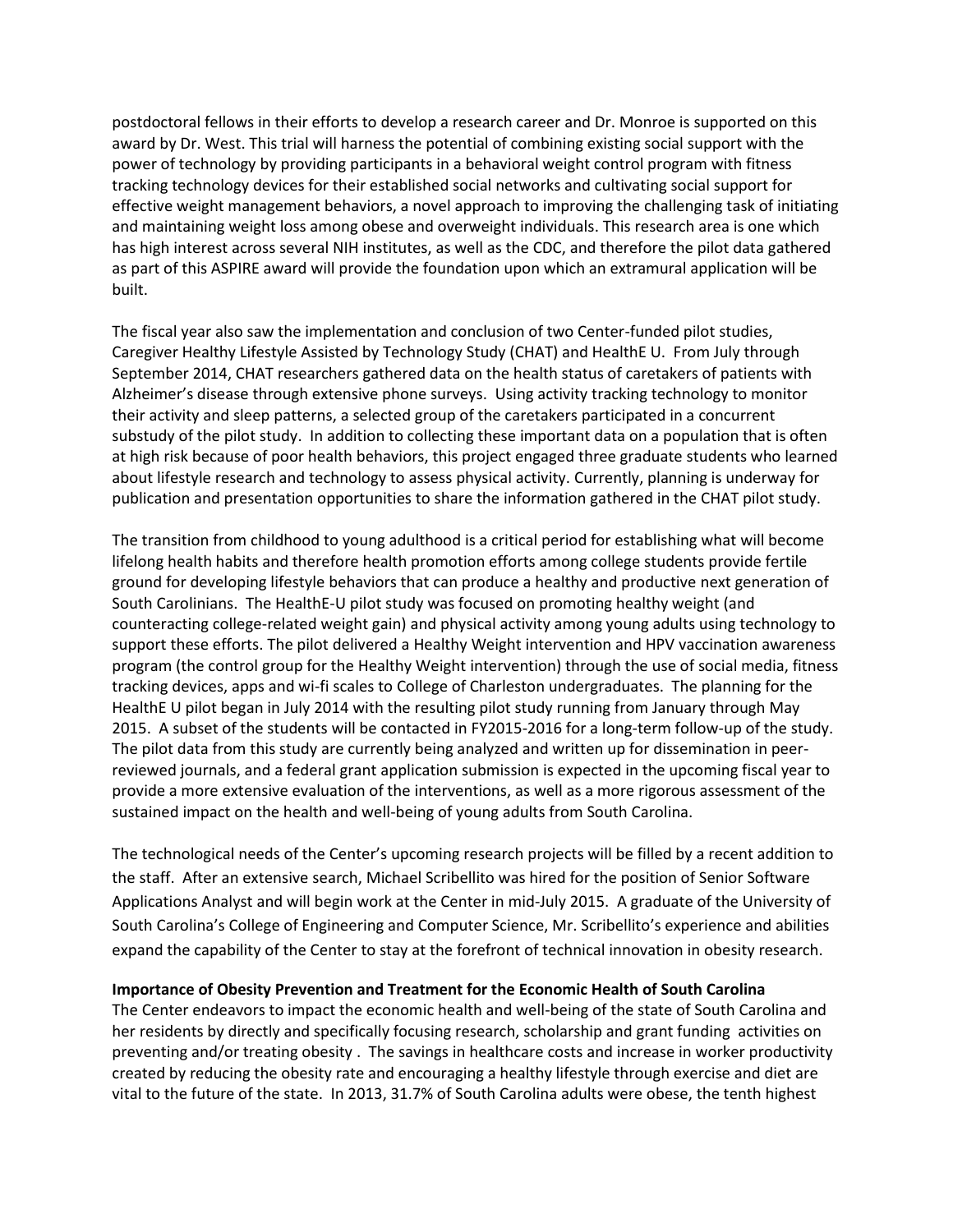rate of any state in the nation. If obesity rates continue on the current trajectory, by 2030, 62.9 percent of South Carolinians will be classified as obese, and the majority of the remainder of the population will be overweight.

Obesity is associated with a variety of debilitating medical conditions including: type II diabetes, stroke, high blood pressure, heart disease, sleep apnea, some types of cancer and gallbladder disease. The price of treating these diseases is high. In 2003, obesity-related medical costs were an estimated \$1.06 billion in South Carolina with more than half of the cost paid by taxpayer funded Medicaid and Medicare programs. In 2009, the estimated medical expenditure rose to \$1.2 billion, with a projected increase to \$5.3 billion by 2018. Aside from medical costs, obesity impacts the business community, accounting for 6.5 to 12.6 percent of total workplace absenteeism costs, amounting to approximately \$260 per year for each obese employee. Further, costs of "presenteeism" among obese employees are significant. For example, the estimated annual cost from presenteeism among very obese men has been shown to be the equivalent of 1 month of lost productivity and costs employers an average \$3792 per year for each morbidly obese male employee.

Using rigorous scientific research, our current projects employ an arsenal of technology weapons: websites which deliver evidence-based behavioral weight management strategies, wi-fi scales, smartphone apps, fitness and sleep trackers along with social media and other electronic communications to establish the best methods for obesity prevention and amelioration. The participants in our research projects reflect the many facets of our state: grandparents and their grandchildren; caretakers of loved ones suffering from Alzheimer's disease; college students; and minority and underserved populations. Through our work, we will make a better future for them and for all of the citizens of South Carolina, as well as contribute to the body of knowledge available to address this critical public health problem. By tackling this significant challenge to the health of our state (and our nation) using advanced technologies integrated with behavioral principles we will not only enhance the physical, social and economic health of South Carolinians, but establish the Center as a national model of research and scholarship on technology to promote healthy lifestyles.

## **Summary of Proposed Objectives**

The objectives of the Center were clarified through new mission and vision statements.

#### **Mission Statement**

Fostering collaborations between scholars from multiple disciplines, innovative businesses, and community partners to design and evaluate technology-assisted lifestyle behavioral interventions that will improve the health, quality of life, and economic capacity of South Carolinians.

#### **Vision Statement**

Building a visionary center dedicated to exploring the transformative application of emerging technologies to promote healthy lifestyles for every citizen of South Carolina.

# **Summary of Research & Project Collaborations**

# **FUNDED**

## **iReach 3-Internet Assisted Obesity Treatment Enhanced by Financial Incentives-***NIH R01*

Dual PIs: Delia West PhD-USC, Ex Sci and Jean Harvey, PhD-University of Vermont, Dept. of Nutrition and Food Sciences

#### **iReach2 Internet Assisted Obesity Treatment: Enhanced by Motivational Interviewing-***NIH R01*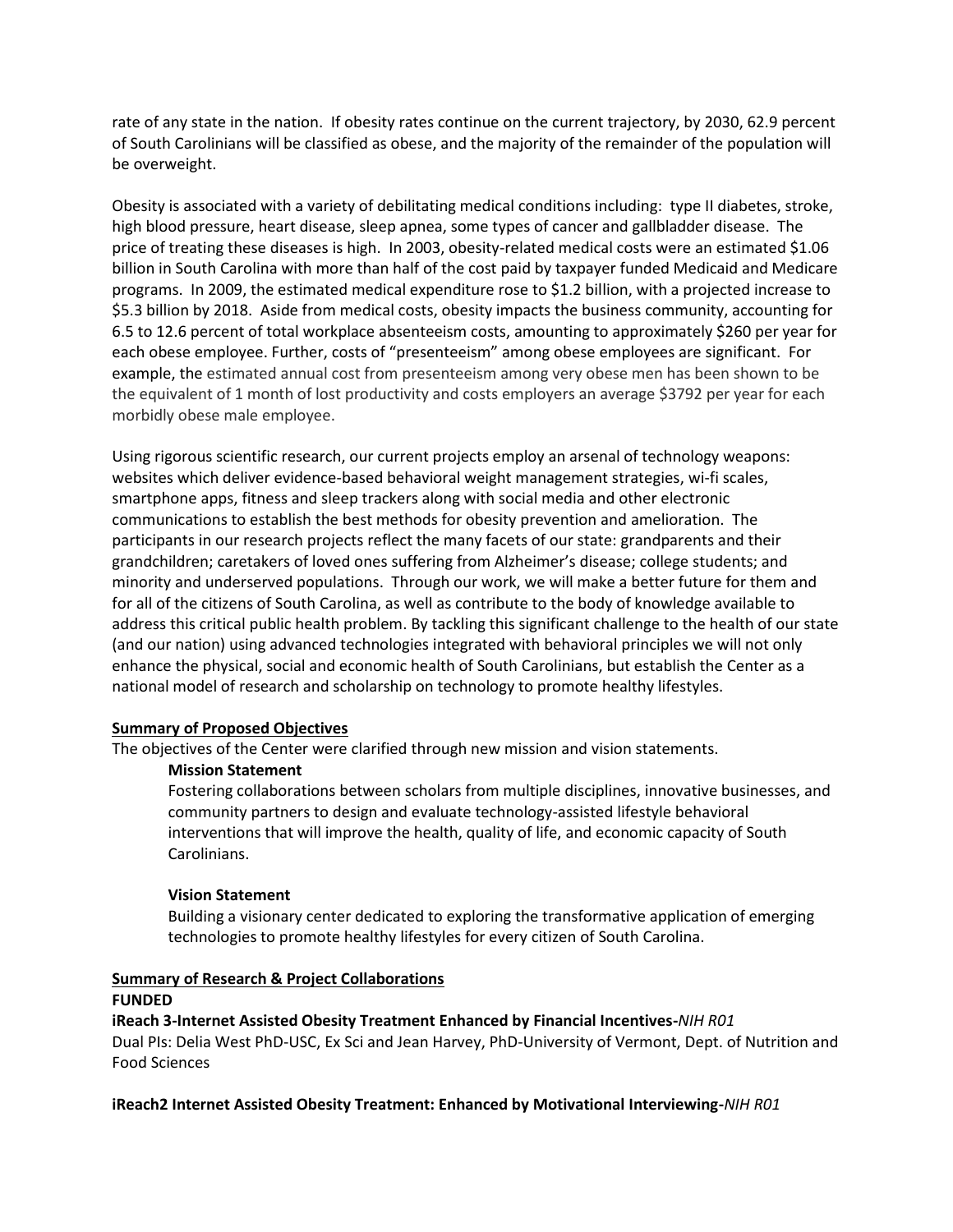Dual PIs: Delia West PhD-USC, Ex Sci and Jean Harvey, PhD-University of Vermont, Dept. of Nutrition and Food Sciences

**Behavioral Consultant to the Look AHEAD 2-year Competing Continuation-***NIH(Subcontract from* Wake Forest University) PI: Delia West, PhD-USC, Ex Sci

**Developing the Dietary Inflammatory Index for Clinical Application**-*NIH SBIR* James Hébert, PhD-USC, CPCP, Director SC Statewide Cancer Prevention and Control Program Michael Wirth, PhD-USC, Epi Bio Gabrielle Turner McGrievy, PhD-USC, HPEB Delia West, PhD-USC, Ex Sci (Co-Investigator)

# **A Collaborative Partnership to Reduce Health Disparities through Technology and Evidence-Based Health Promotion Innovations in Underserved Communities (The Healthy Communities Collaborative)-**

*USC Provost-funded research*  Dual PIs: Dawn Wilson, PhD-USC, Psychology, and Delia West, PhD-USC, Ex Sci Mahmud Khan, PhD-USC, Chair HSPM Jose M. Vidal, PhD-USC, College of Engineering and Computing Abraham Wandersman, PhD-USC, Psychology Delia West, PhD-USC, Ex Sci Dawn Wilson, PhD-USC, Psychology

**Technology Assisted Stress Management and Weight Control in Metabolic Syndrome-***NIH, F32* Sandra Coulon, PhD-USC, Ex Sci Delia West, PhD-USC, Ex Sci

**Using Technology to Enhance Social Support for Weight Loss-***ASPIRE I, Track II-B grant* Courtney Monroe, PhD-USC, Ex Sci Delia West, PhD-USC, Ex Sci

**HealthE U-***Technology Center to Promote Healthy Lifestyles feasibility pilot, SmartState Center funded* Heather Brandt, PhD-USC, HPEB Courtney Monroe, PhD-USC, Ex Sci Beth Sundstrom, PhD- College of Charleston, Communications Gabrielle Turner-McGrievy, PhD - USC, HPEB Delia West, PhD-USC, Ex Sci Sara Wilcox, PhD-USC, Ex Sci, Director Prevention Research Center

**Caregiver Healthy Lifestyle Assisted by Technology Study (CHAT)-***Technology Center to Promote Healthy Lifestyles pilot, , SmartState Center funded* Maggi Miller, PhD-USC, Office for the Study of Aging Xuemei Sui, PhD-USC, Ex Sci Delia West, PhD-USC Ex Sci

**UNFUNDED PROPOSALS**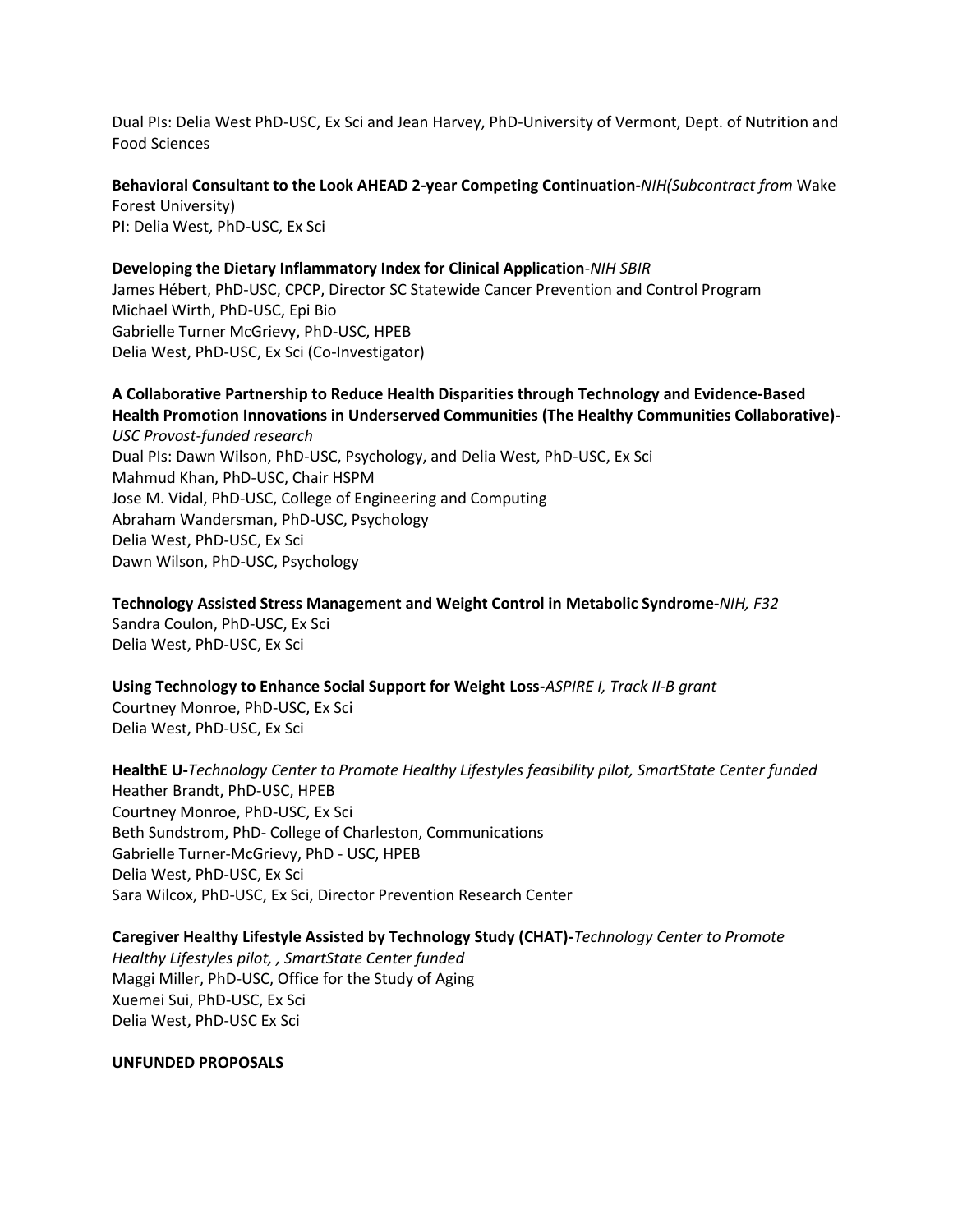# **Treating Individuals Post Stroke in a Dyad-Based, Technology-Assisted Weight Loss Program-***American*

*Heart Association* PI: Delia West, PhD-USC, Ex Sci PI: Stacy L. Fritz, PhD-USC, Ex Sci Jessica Richardson, PhD-USC, COMD Sara Wilcox, PhD, Ex Sci Brent Hutto, MSPH, PRC

## **Summary of Graduate Education and Training**

**Undergraduate and graduate students affected by center activities:**

1 Master's practicum student-completed practicum in spring 2015

3 Master's ASPH students- served as research assistants in Center pilot research project

1 Master's computer science student completed internship in spring 2015

2 Postdoctoral scholars started in August 2014

Dr. West-Guest lecturer-ASPH EXSC 700- Physical activity and health: epidemiology, research, and practice.

Dr. West-Guest lecturer-ASPH Exercise Science Seminar Series

## **Professional Presentations**

**Coulon, S.M.,** & Wilson, D.K. Gene-environment effects of the neighborhood context on obesity and physical activity in African-American adults. Paper presented at the annual meeting of the International Society for Behavioral Nutrition and Physical Activity, Edinburgh, Scotland, June 2015.

**Coulon, S.M.** & Wilson, D.K. The Interaction of Neighborhood and Genetic Risk in Predicting Blood Pressure and Stress-related Outcomes in the PATH Trial. Paper presented at the at annual meeting for the Society of Behavioral Medicine, San Antonio, TX, April 2015.

**Larsen CA**, West DS. (Sept 2014) Choose to Lose Online: Evaluation of Communication Patterns in a Pilot Online Weight Management Program. Poster presented at the 2014 SEC Prevention of Obesity: Overcoming a 21<sup>st</sup> Century Public Health Challenge Symposium, Atlanta, GA, September 2014. *Note: Presentation with graduate student*

**Monroe CM**, Thompson DL. UT Moves: An Internet walking program. Southeast American College of Sports Medicine Annual Meeting, Jacksonville, FL, February 2015 (oral presentation).

**Monroe CM**, Thompson DL, Bassett DR Jr, Fitzhugh EC, Raynor HA. Effect of adding online social support tools to an adult walking program: randomized controlled trial. Poster presented at the American College of Sports Medicine Annual Meeting, San Diego, CA, May 2015.

**West DS.** (2014, May). Counseling Strategies to Encourage Behavior Change in Weight Loss. Academy of Nutrition and Dietetics Level 2 Certificate of Training in Adult Weight Management Program, Charlotte, NC

**West DS**.(2015, April). Current Research in Technology-Based Interventions to Promote Heathy Lifestyles. South Carolina Smart State Council of Chairs Forum, Greenville, SC.

Krukowski R, **West D**, DiCarlo M, Andres A. Influences on Expectations for Gestational Weight Gain. The FASEB Journal; 2015:29 (Suppl 1), 590.2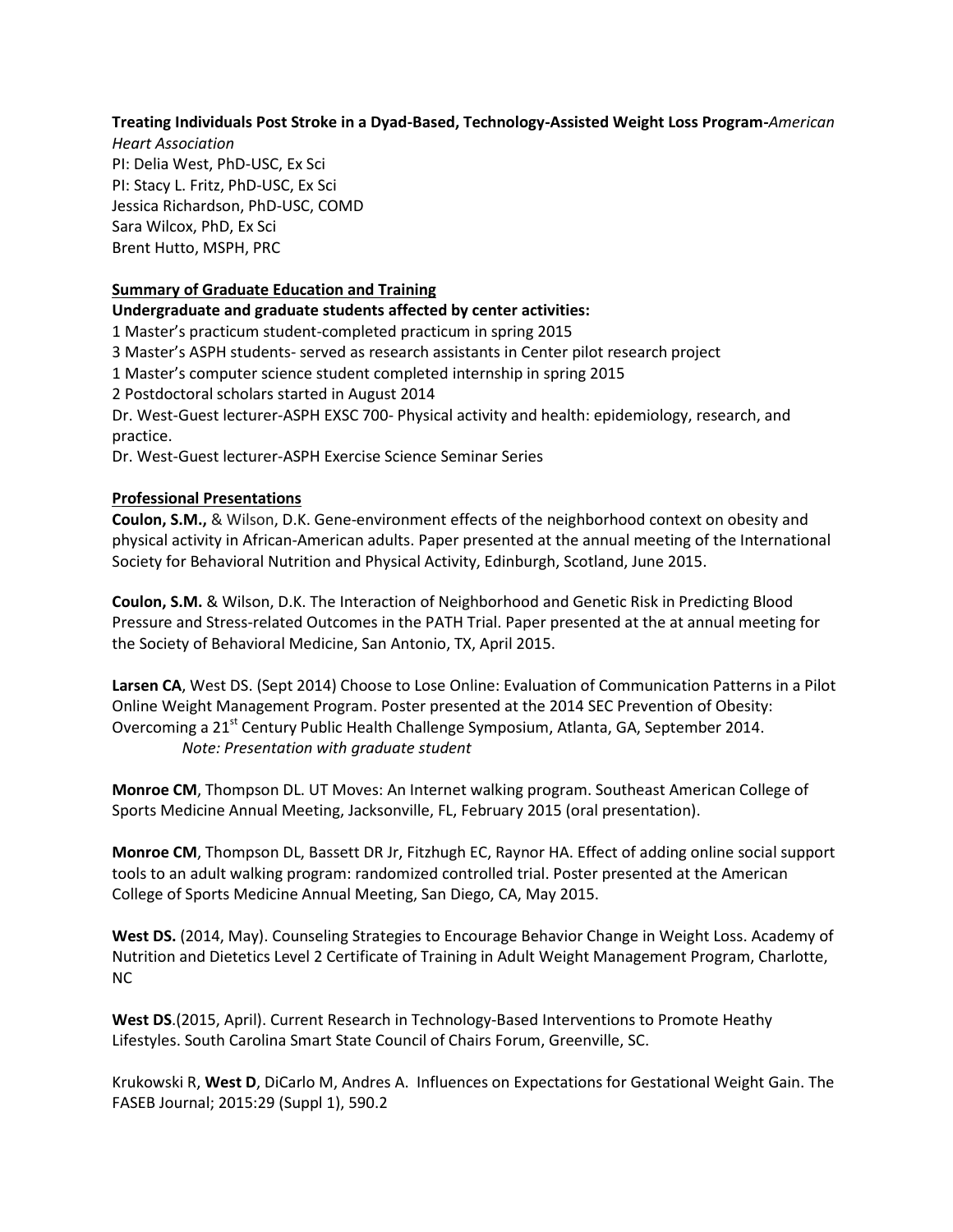Sobik S, Krukowski R, **West D**, Cleves M, Andres A. Subclinical depression is associated with lower birth weight in obese women. The FASEB Journal; 2015:29 (Suppl 1), 590.11

#### **Significant Research Publications.**

Delia S. West, PhD-3 Sandra Coulon, PhD-1 Courtney Monroe, PhD-1 Turner-McGrievy, PhD-13

## **West-Text of two professional publication abstracts from FY 2014-2015**

**Unick JL, Hogan P, Neiberg R, Cheskin L, Dutton G, Evans-Hudnall G, Jeffery R, Kitabchi A, Nelson J, Pi-Sunyer X, West D, Wing RR for the Look AHEAD Research Group. Evaluation of early weight loss thresholds for identifying non-responders to an intensive lifestyle intervention. (2014). Obesity, 22, 1608-1616.**

**Objective:** Weight losses in lifestyle interventions are variable, yet prediction of long-term success is difficult. The utility of using various weight loss thresholds in the first 2 months of treatment for predicting 1-year outcomes was examined.

**Methods:** Participants included 2327 adults with type 2 diabetes (BMI:35.8+6.0) randomized to the intensive lifestyle intervention (ILI) of the Look AHEAD trial. ILI included weekly behavioral sessions designed to increase physical activity and reduce caloric intake. 1-month, 2-month, and 1-year weight changes were calculated.

**Results:** Participants failing to achieve a >2% weight loss at Month 1 were 5.6 (95% CI:4.5, 7.0) times more likely to also not achieve a >10% weight loss at Year 1, compared to those losing <2% initially. These odds were increased to 11.6 (95% CI:8.6, 15.6) when using a 3% weight loss threshold at Month 2. Only 15.2% and 8.2% of individuals failing to achieve the  $\geq$ 2% and  $\geq$ 3% thresholds at Months 1 and 2, respectively, go on to achieve a  $\leq$ 10% weight loss at Year 1.

**Conclusions:** Given the association between initial and 1-year weight loss, the first few months of treatment may be an opportune time to identify those who are unsuccessful and utilize rescue efforts. Trial Registration: clinicaltrials.gov Identifier: NCT00017953

**Sui X, Brown W, Lavie C, West DS, Pate R, Payne J, Blair S. Prospective study of the associations between television watching and car riding behaviors and development of depressive symptoms. (2015). Mayo Clinic Proceedings, 90, 184-193.**

**Objective:** To examine the longitudinal association between sedentary behaviors and risk of development of depressive symptoms.

**Patients and Methods:** The study population consisted of 4802 participants in the Aerobics Center Longitudinal Study (1012 women and 3790 men) aged 18 to 80 years who did not report depressive moods when they completed a health survey during 1982 in which they reported their time spent watching television (TV) and riding in a car each week. All participants completed a follow-up health